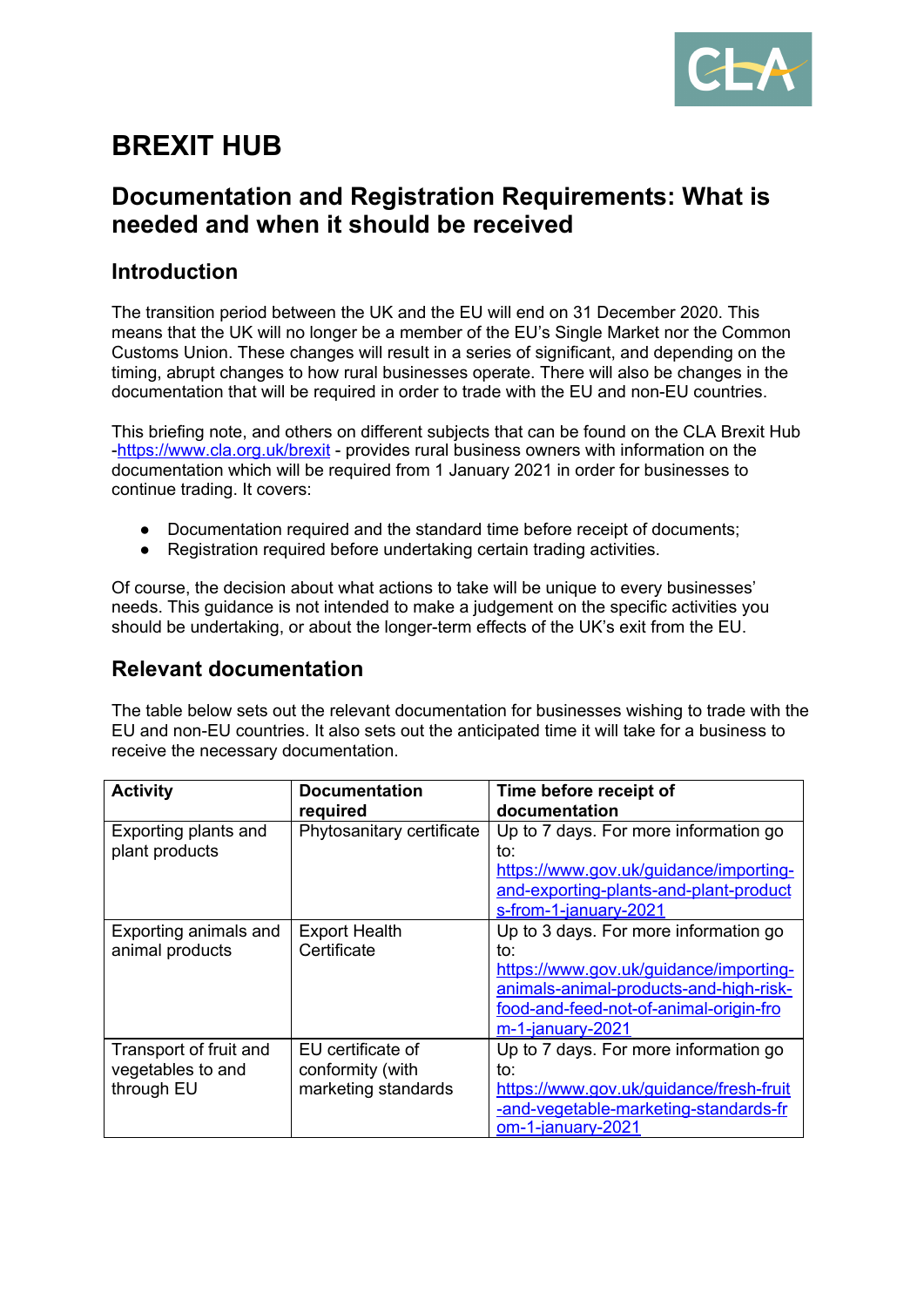

| International road<br>haulage                   | Driver licences and<br>permits:<br>UK licence for the<br>Community<br>European<br>Conference of<br>Ministers of<br>Transport (ECMT)<br>permit | Automatic authorisation<br>Go to:<br>https://www.gov.uk/guidance/ecmt-inter<br>national-road-haulage-permits                                                                            |
|-------------------------------------------------|-----------------------------------------------------------------------------------------------------------------------------------------------|-----------------------------------------------------------------------------------------------------------------------------------------------------------------------------------------|
| <b>Exporting poultry</b><br>marketing standards | Marketing with a<br>farming method (eg<br>Free Range)<br>Poultrymeat optional<br>indications certificate                                      | Up to 6 weeks<br>Up to 6 weeks. For more information<br>go to:<br>https://www.gov.uk/guidance/poultry-m<br>eat-marketing-standards-from-1-januar<br>$v - 2021$                          |
| <b>Exporting horses and</b><br>other equines    | <b>Export Health</b><br>Certificate<br>Supplementary travel<br>identification (other<br>equines)                                              | Allow for at least 6 weeks before<br>exporting horses and other equines.<br>For more information go to:<br>https://www.gov.uk/guidance/export-ho<br>rses-and-ponies-from-1-january-2021 |

## **Registration**

The table below sets out the registration requirements businesses will need to undertake before they are in a position to be able to trade in a number of sectors.

| <b>Activity</b>                                    | <b>Registration</b><br>required                                                                                                  | Time before receipt of documentation                                                                                 |
|----------------------------------------------------|----------------------------------------------------------------------------------------------------------------------------------|----------------------------------------------------------------------------------------------------------------------|
| Importing and<br>exporting goods<br>with the EU    | Economic<br>Operator and<br>Registration<br>Identification<br>number (EORI)                                                      | Up to 7 days before authorisation. For more<br>information go to: https://www.gov.uk/eori                            |
| Importing and<br>exporting fruit<br>and vegetables | Procedure for<br>Electronic<br>Application for<br>Certificates from<br>the Horticultural<br>Marketing<br>Inspectorate<br>(PEACH) | Digital registration: go to<br>http://ehmipeach.defra.gov.uk/                                                        |
| Protected<br>names:                                | UK Geographic<br>Indication (GI)<br>scheme                                                                                       | Up to 6 weeks: Go to:<br>https://www.gov.uk/guidance/protecting-food-and-<br>drink-names-from-1-january-2021         |
| <b>Exporting food</b><br>products                  | <b>Approved Food</b><br>Establishment                                                                                            | Up to 4 weeks. Go to:<br>https://www.food.gov.uk/business-guidance/applyi<br>ng-for-approval-of-a-food-establishment |
| Marketing seeds<br>in the UK and<br>EU             | Plant variety rights                                                                                                             | Up to 9 weeks for both UK and EU. Go to:<br>https://www.gov.uk/guidance/plant-variety-rights-a                       |